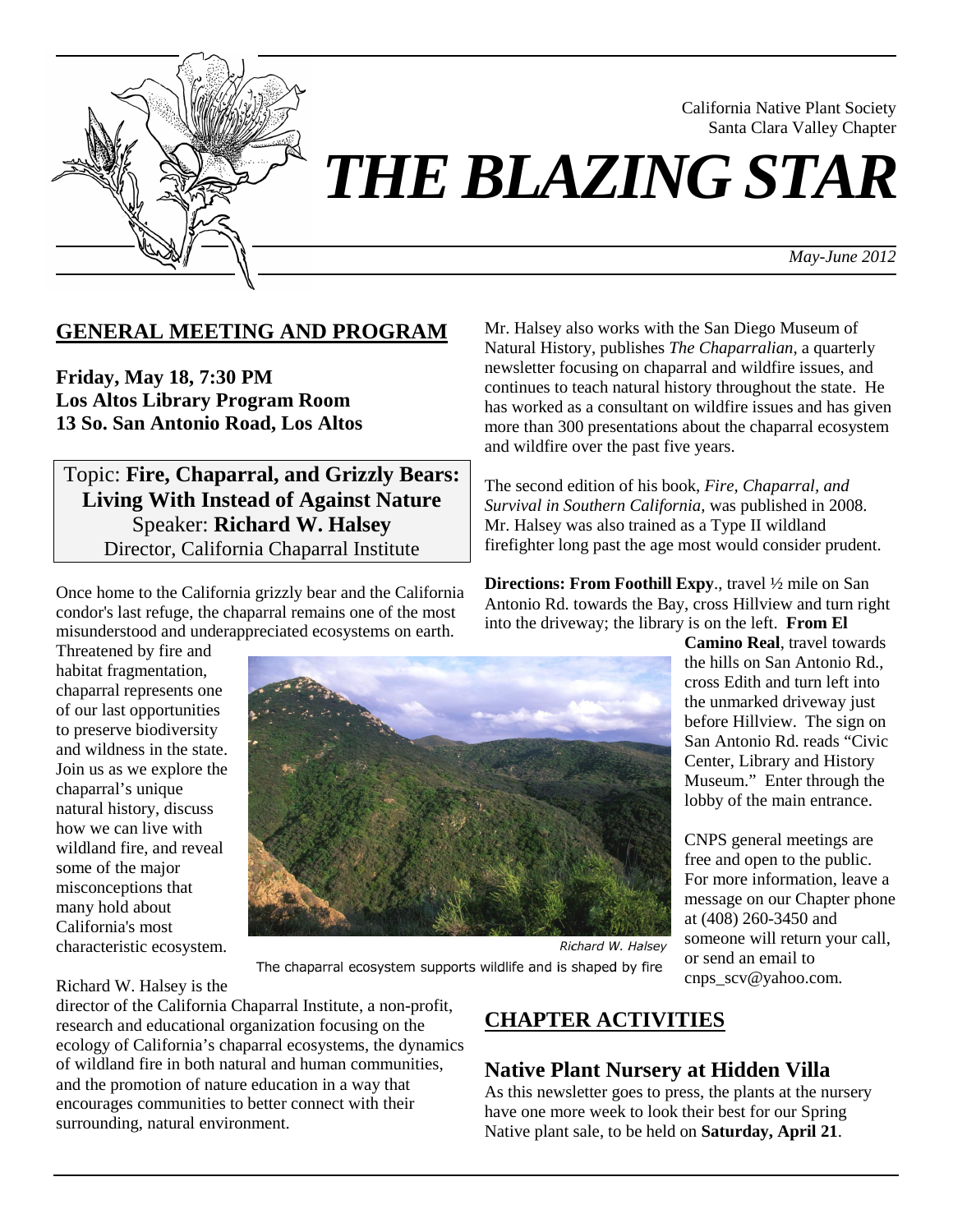2 www.cnps-scv.org (650) 260-3450 *May-June 2012*

To help the nursery recover after the sale, and to propagate plants for our **Fall Native Plant Sale on October 20**, consider volunteering at one of our nursery work sessions. They take place every **Wednesday,** from **noon to 3pm**. Bring garden gloves, sunhat, clippers, and your lunch if you like. Other tools will be provided at the nursery. Knowledge of plants is not necessary; your willingness to help is all that's required.

**Plants may be purchased** during the nursery workdays through the end of May. Please plan to pay by check. For more information, contact Jean Struthers at (650) 941- 2586 or JeanStruthers@att.net; or Ray Deutsch at (650) 365-6136 or ray.deutsch@yahoo.ca.

**Directions**: Hidden Villa is located on Moody Road west of Foothill College. From Hwy. 280 in Los Altos Hills, take the Moody Road exit and head west. Two miles west of Foothill College, look for the Hidden Villa sign and driveway on the left. Proceed over the bridge, and park in the visitor center parking lot to your right. The Nursery is at the greenhouse just beyond the visitor center.

### **Gardening with Natives**

Gardening with Natives (GWN), a special interest group within the Chapter, includes a mix of landscape architects, designers, seasoned native plant gardeners and beginners. The group offers many talks throughout the year which are free and open to all.

This year's theme is *Designing Your Native Plant Garden***.** We have divided the design work into 12 tasks, each covered by one lecture per month. The lectures start with planning and end with maintenance. **Seven talks are scheduled during May and June**, so please spread the word For more information, visit **www.GardeningWithNatives.com**.

These programs are made possible by volunteers who help with program logistics and by co-sponsoring libraries. If you would like to help organize similar programming at a library near you, contact arvind.kumar@cnps.org.

Missed a GWN talk? Many past presentations are recorded as video at the Chapter website, **www.cnps-scv.org**. Go to Education on the main menu, then Presentations.

#### Tuesday, May 1 7:00 PM, Saratoga Library

**Good Bones for Your Garden – Choosing Native Trees and Shrubs, a talk by Chris Todd** 

This lecture is the fifth in our 12-part Designing Your Native Plant Garden series. You've already created a conceptual plan and have learned about adding food, shelter and water for wild garden visitors. Now you'll start adding some structure to your design.

Native perennials and annuals add color to the garden, but often need a green backdrop to look their best. Learn how larger shrubs & trees provide all-year interest, nesting sites, and protection from the hot summer sun. Their form and foliage, berries and colorful stems outlast the blossoms of smaller plants, providing multi-seasonal beauty. See how some basic design concepts can help you choose the right plants for the right purpose to make attractive and functional outdoor "garden rooms."

Chris Todd of Garden Escapes by Chris Todd has been designing sustainable, drought-tolerant, and native gardens since 2000, and has a degree in horticulture and landscape design. Using native plants and educating clients on managing their environments in a healthier way are a major focus of her water-efficient landscapes.

Saratoga Library, 13650 Saratoga Ave., Saratoga, (408) 867-6126.

Wed., May 9 6:30 PM, Almaden Branch Library

### **Year-Round Interest with California Native Plants, a talk by Cayce Hill**

California's breathtaking native plant diversity means that with careful planning, a garden can have something in flower or fruit every month of every year. Come to this talk to learn about which plants perform well in which season, and how to create and maintain a garden that is attractive all year long.

Cayce Hill has been growing California natives since she and her husband moved to San Jose in March 2008. She is the head gardener for Sons & Daughters restaurant of San Francisco, garden and programs manager for the Delphi Foundation, and the Treasurer for the Friends of Master Gardeners of Santa Clara County.

**Note early start time, 6:30pm** Almaden Branch Library, 6445 Camden Avenue, San Jose, (408) 808-3040.

Tuesday, May 15 7:00 PM, Sanchez Library, Pacifica

**Biodiversity and the Native Plant Gardener, a talk by Arvind Kumar**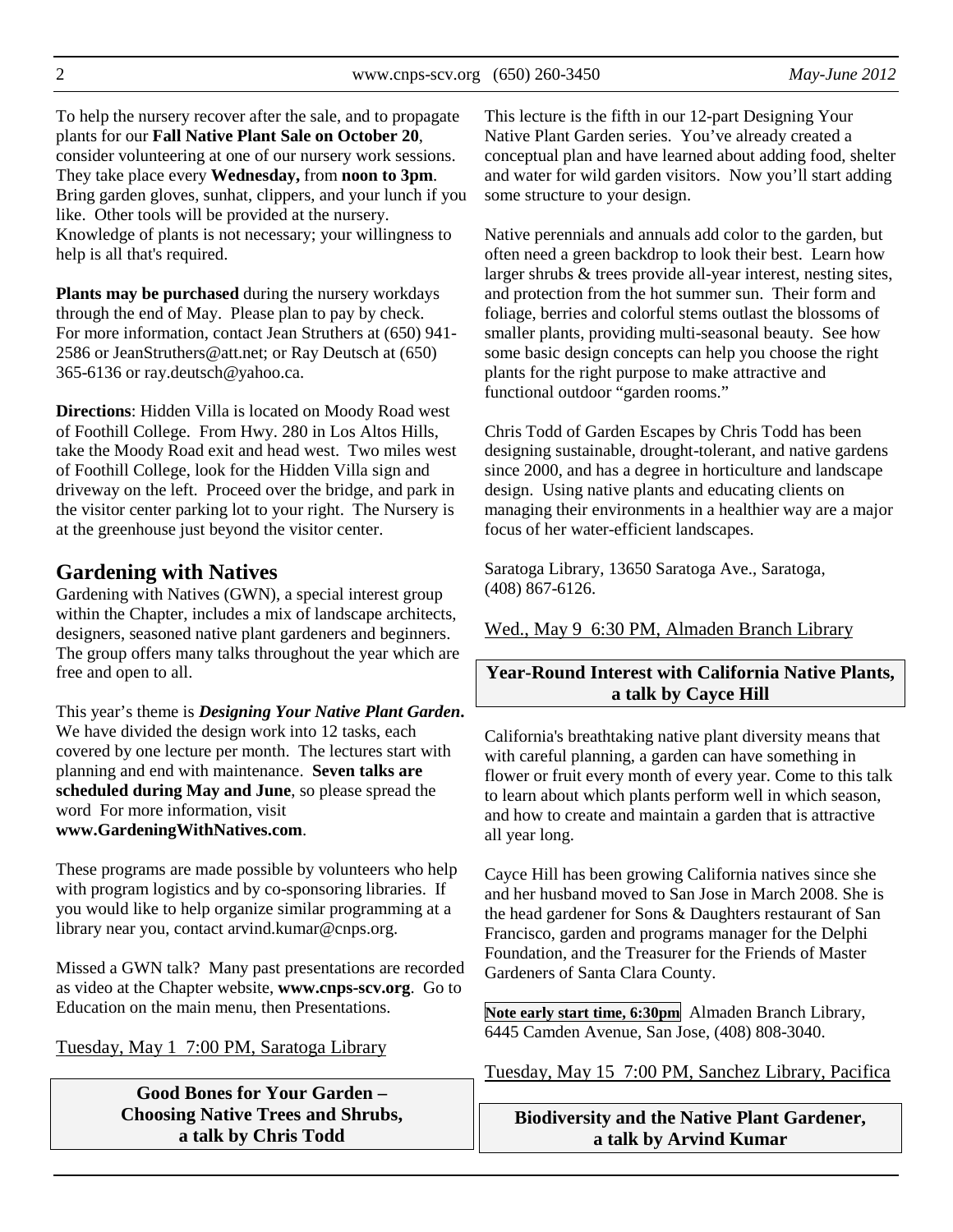*May-June 2012* **3 www.cnps-scv.org** (650) 260-3450 3

What makes California a world hotspot of biodiversity? Learn about the critical role native plants play in a healthy environment, how human pressures are driving them to the brink of extinction, and what you as a home gardener can do to save and celebrate them. Learn how to provide habitat for wildlife, conserve natural resources, save effort and money, and give your garden a sense of place — by using native plants. Plant lists will be available.

Arvind Kumar has been gardening with native plants for over 10 years and is our Chapter president.

Sanchez Library, 1111 Terra Nova Boulevard, Pacifica, (650) 359-3397.

Wednesday, May 23 7:00 PM, Millbrae Library

### **Native Plant Gardening for Year-Round Interest, a talk by Radhika Thekkath**

Something is happening throughout the year in native plants gardens — not just in the spring! Learn how to select and group plants with varying bloom times so your garden is never without color. See how to choose different plant forms and include beautiful bark, berry, and seed producing species for maximum interest all year long.

Radhika Thekkath has been a passionate gardener since childhood and is a native plant designer and a strong advocate for using native plants in the home garden. She is our Chapter's recording secretary and is on the GWN steering committee.

Millbrae Library, 1 Library Ave., Millbrae, (650) 697-7607.

Thursday, June 7 7:00 PM, San Carlos Library

### **Choosing Perennials and Ground Covers – Color in the Native Garden, a talk by Stephanie Curtis**

Join us for the sixth part in our 2012 Designing Your Native Plant Garden series — we're halfway through the year! In part five, you heard about including larger trees and shrubs. In this lecture, you will learn about easy-togrow California native plants that provide color and interest in the garden, as well as curb appeal. You'll hear about the features of various plants and how they can be used in your garden for best results.

Stephanie Curtis' early passion for gardening and the environment led to her formal study of Horticulture and

Landscape Architecture. She enjoys working outdoors and promoting landscape practices that are based on ecological principles. Stephanie has a BS in Environmental Horticulture from UC Davis and has completed the Landscape Architecture program at UC Berkeley Extension. She is a licensed Landscape Architect and an ISA Certified Arborist.

San Carlos Library, 610 Elm Street, San Carlos, (650) 591-0341 x237.

Tuesday, June 12 7:00 PM, Fremont Main Library

### **California Native Plant Restoration Lessons to Apply to Your Garden, a talk by David Thomson**

If you are one of the many native plant gardeners interested in restoring a portion of your garden to be similar to that of a local wild area, this lecture is for you. The Don Edwards Refuge was the first urban refuge created by the US Fish & Wildlife Service, and is surrounded by one of the largest urban areas in the West! Learn how the refuge carefully chooses local collection sites for native plant species in order to preserve their unique genetic makeup and how you can, too. Learn how the non-native and native plant choices you make in your garden can have a direct effect on the health of wild areas, such as the Refuge.

David Thomson has been doing habitat restoration research for the Refuge for five years, developing a plant community for sites adjacent to the bay and methods for restoring these degraded areas. He has been working in the San Francisco Bay area for over a decade, focusing on the estuary's tidal marshes. Prior to this, he did graduate work in the Mississippi River's Deltaic wetlands, and undergraduate work in biology at Seattle University.

Fremont Main Library, 2400 Stevenson Blvd., Fremont, (510) 745-1401.

Wednesday, Jun 20 7:00 PM, Campbell Library

### **Using Native Trees in a Home Garden, a talk by Barrie Coate**

While some of our trees, such as Redwoods, are too large to fit well in a typical home landscape, other trees, such as Catalina ironwood, cohabitate and enhance residential gardens extremely well. Learn about a variety of local native trees from an expert arborist so you can select the best choice for your garden conditions.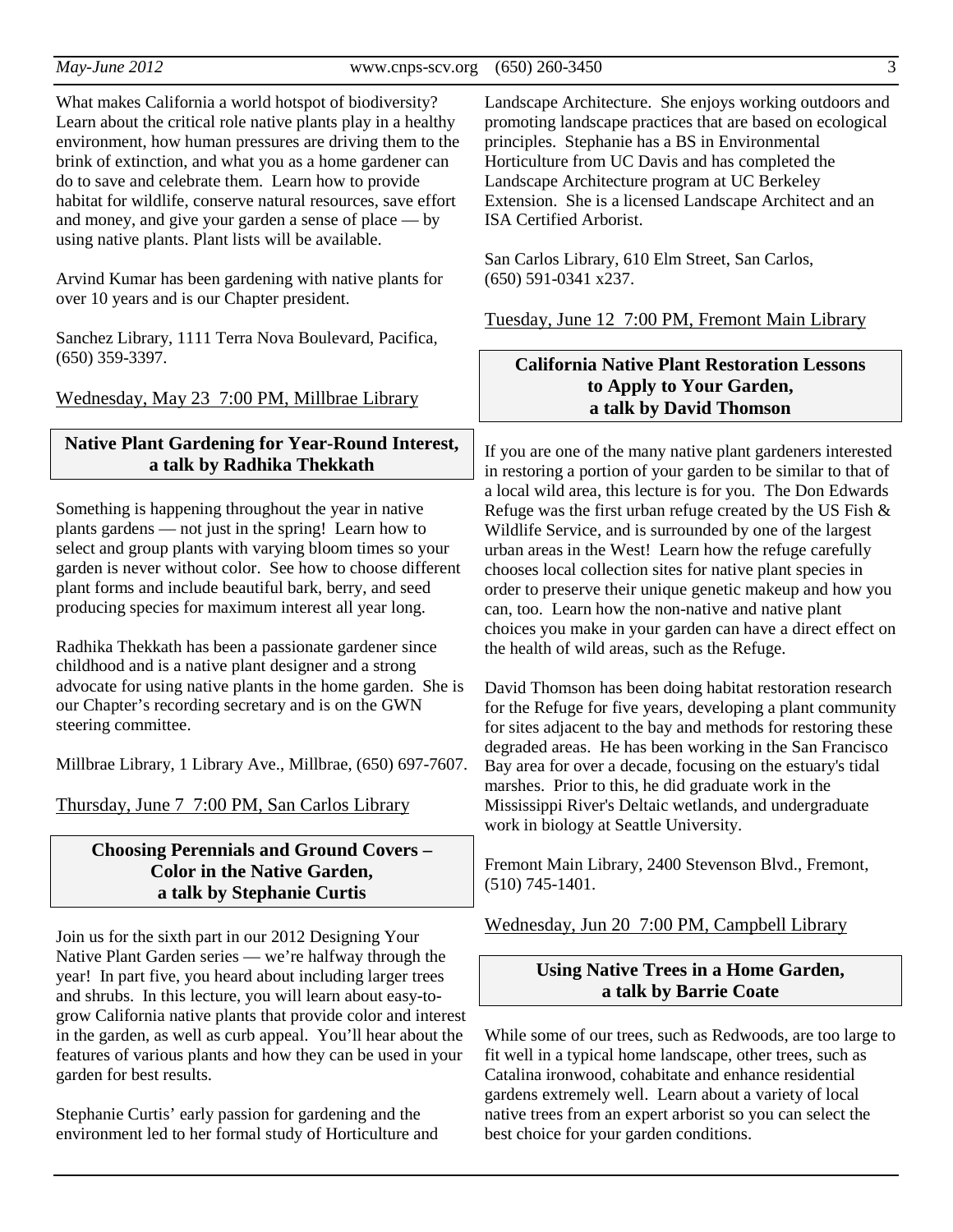Barrie Coate is an ISA Certified Arborist, a Registered Arborist with the American Society of Consulting Arborists, and winner of two Merit Awards from the American Society of Landscape Architects. He is the author of several booklets regarding California native plants and water conserving plants, as well as more than thirty articles in professional publications.

Campbell Library, 77 Harrison Ave., Campbell, (408) 866-1991.

# **Keying with Natives**

Join us as we learn and practice methods of identifying the native plants of our region (aka keying). From beginners to more advanced, there are challenges for all. Bring in plant samples if you have some, or just come and work with the materials provided. We discuss the various plant books, and practice keying with them. Microscopes are also available.

The upcoming dates are **Fridays**, **May 25 and June 29, from 6:30pm - 8:30pm**. We meet at the Peninsula Conservation Center (PCC), 3921 E. Bayshore Road in Palo Alto. For more information, please contact Dave "Tex" Houston at 350co2now@gmail.com or (650) 303- 2777; or Sally Casey at (408) 377-0989.

**Directions to PCC:** From Highway 101, take the "San Antonio North" exit, get immediately into the left-hand turn lane, and turn LEFT onto East Bayshore. This will curve around to the left, then right. Turn right on Corporation Way. Then turn into the first driveway on your left, which leads to the PCC parking lot. The meeting rooms are on the first floor.

# **LiveCorps Lives!**

LiveCorps, our Chapter conservation committee, is up, running and involved. If you are interested in native habitat restoration, saving rare and endangered plants or affecting how major developments impact the environment, please join us! We need people interested in monitoring local native plants, attending government meetings to speak on behalf of the environment, joining our Chapter Service Outings (see page 5), and helping us strategize at meetings.

We meet on the **third Tuesday of the month** at **7pm** at the PCC. Our next meetings will be **May 15th and June 19th**. Please join our energetic and involved group of volunteers! To join the LiveCorps mailing list, or if you have questions, ideas or concerns, please contact the chair: Linda Ruthruff at ldrruff@hotmail.com. For **directions** to the PCC, please see the previous article.

# **Rare Plant Surveys 2012 – Training for Volunteers**

We had a very successful March training with eleven attendees documenting *Fritillaria agrestis* (stinkbells). Our Chapter's Rare Plant committee will have three more trainings in 2012. The purpose of these sessions is to **teach volunteers how document rare plant populations**. Attendees will learn how to fill out a California Native Species Field Survey Form, map the rare plant to delineate the population boundaries using a GPS, count or estimate the number of individuals, describe the habitat and list the associated species within each population.

For more information about the CNPS Rare Plant Program visit **www.cnps.org/cnps/rareplants/.**

| <b>Rare Plant Survey Training Dates (Saturdays):</b> |                    |  |  |
|------------------------------------------------------|--------------------|--|--|
| May $12$                                             | South San Jose     |  |  |
| September 22                                         | San Mateo County   |  |  |
| October 13                                           | Santa Clara County |  |  |

**To sign up** for one of these sessions contact Toni Corelli at corelli@coastside.net or (650) 726-0689.

Only ten people will be at each training session. Each training will be from **10am – 2pm**. Location information will be given once you sign up. Approximate locations are given for the dates indicated. Bring lunch and after the training we can walk the trails of the area surveyed.

# **Chapter Treasurer Needed**

Our Chapter is looking for a Treasurer to serve on our Chapter's finance committee. The volunteer position includes writing six reports per year and writing checks to reimburse members for their expenditures to support Chapter activities. Finance committee members will advise and support our new treasurer.

To learn more about this important way you can help the Chapter, contact Arvind Kumar at president@cnps-scv.org.

# **CHAPTER SERVICE OUTINGS**

## **Habitat Restoration at Edgewood Park**

Spring is in full swing, and with the late spring rains the weeds are in full swing too, so it's time to kick our efforts into high gear!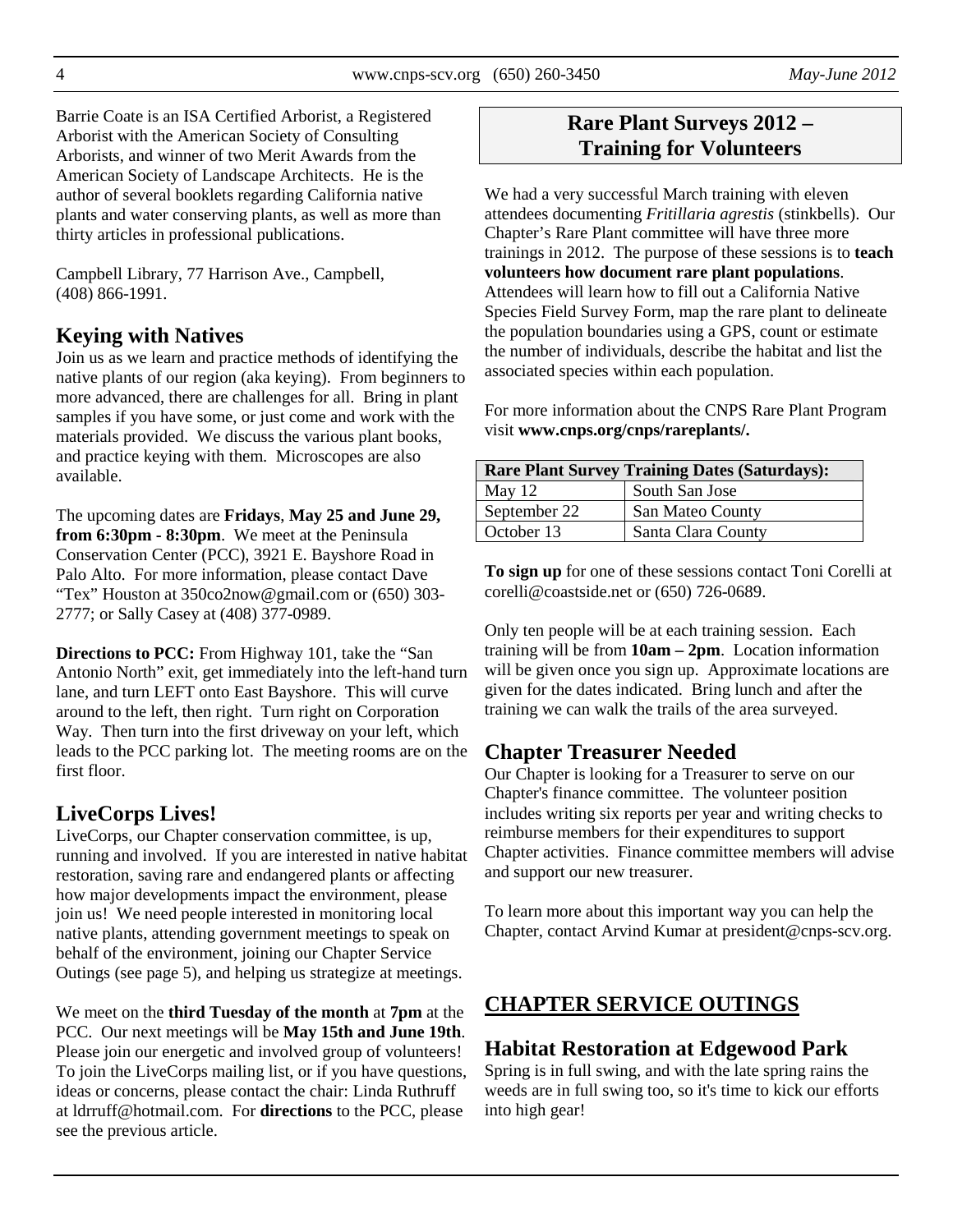Our **9am Friday** sessions run year round; **5:30pm Wednesday** sessions continue through Daylight Savings Time; and monthly **9am Saturday** sessions are on the **3rd Saturday March thru July**, plus National Public Lands Day in September:

| Date          | <b>Meet At</b>    | <b>Event Theme</b>                |  |
|---------------|-------------------|-----------------------------------|--|
| May 19        | <b>West Kiosk</b> | <b>Endangered Species Day and</b> |  |
|               |                   | International Day for             |  |
|               |                   | Biodiversity                      |  |
| Jun $16$      | West Kiosk        | World Environment Day             |  |
| <b>Jul 21</b> | West Kiosk        | <b>CA Weeds Awareness Week</b>    |  |
| Sep 29        | West Kiosk        | National Public Lands Day         |  |

For schedules, meeting places, and other details visit our Weed Warriors website (**edgewood.thinkersrus.net**), contact Paul Heiple (650) 854-7125 or pheiple@gmail.com, or email John Allen at jcakwa@earthlink.net.

#### **New! Alum Rock Park Walk-and-Weed**

Chapter members Arvind Kumar and Steve Rosenthal have started a **monthly weeding party** at Alum Rock Park. Workdays are the **3rd Saturday** of the month. The next workdays will be **Saturdays, May 19 and June 16, from 8am until noon**, at Inspiration Point.

**Directions & Instructions:** From I-680 South towards San Jose, take the Berryessa Rd. exit and cloverleaf around to the left onto Berryessa Rd. heading east towards the hills. Soon thereafter, turn right onto North Capitol Ave. Go about 0.2 miles and turn left onto Penitencia Rd. Follow the signs to Alum Rock Park. Travel about 2 miles along Penitencia Rd. to the Park Entrance.

At the park entrance, identify yourself as a weeding volunteer, and your entrance fee will be waived.

Drive up to the last/farthest parking lot. There park at the first bridge (across from the Log Cabin). Walk across the bridge, past the Log Cabin, and **meet at the Maintenance Building at 8am**.

After a 10-minute orientation, we will walk up to Inspiration Point, weed there for 2-3 hours, and then walk back down to the parking lot. It's best to be on time, but if you are late, come up and find us near Inspiration Point.

Dress in layers, appropriately for the weather. Wear hiking boots and a cap or hat. Bring water, sun block, sturdy weeding gloves, and a weeding tool. Rain cancels.

**Please RSVP** to arvind.kumar@cnps.org if you are planning to come. For more information contact Arvind at

arvind.kumar@cnps.org or (408) 715-7020; or contact Steve at sailinsteve@sbcglobal.net or (408) 923-6562.

Join our egroup to be notified of future workdays: **groups.yahoo.com/group/AlumRockParkVolunteers**. Join us and make a difference as we protect, promote, and enjoy the natural beauty of Alum Rock Park.

## **Fountain Thistle Work Party in San Mateo Saturday, June 9, 10am - Noon**

Join leaders Ken Himes and Jake Sigg, of Santa Clara Valley and Yerba Buena Chapters, on the return to our ongoing restoration work at this site, **the intersection of I-280 and Hwy 92**.

This will be our sixth visit, and the rewards for our work continue to be visible. One of the challenges will be to find any pampas grass seedlings, which should be few — or absent! Australian tea tree, *Leptospermum laevigatum*, remains an ongoing problem. Whereas pampas grass seeds are exceedingly short-lived, the tea tree has a longer-lived seed bank whose longevity is unknown to us.

The site is steep and, in parts, slippery. Wear appropriate footwear. Bring water and sun protection.

**Parking:** We will NOT park on the freeway where we have in the past, along the shoulder of the 92/280 North off ramp. Instead, we will park on Lessingia Court in San Mateo, to the northeast of the work site. Visit **www.g.co/maps/e5nd2** for the Google map showing Lessingia Court.

**An RSVP** is not necessary but appreciated so we'll know how many tools to bring: RSVP to Jake at jakesigg@earthlink.net, (415) 731-3028.

### **CHAPTER FIELD TRIPS**

Chapter field trips are generally free and open to the public. They are oriented to conservation, protection and enjoyment of California native plants and wildlife, and we adhere to all rules and guidelines for the lands on which we are visiting.

**In our region it is very important to be prepared for hiking on rugged & steep terrain, wide temperature ranges and rapidly changing conditions at any time of year. All participants should wear sturdy footwear and carry sufficient water, sun protection, food, clothing layers, personal first aid and other supplies you may need. If you have any questions about your ability to**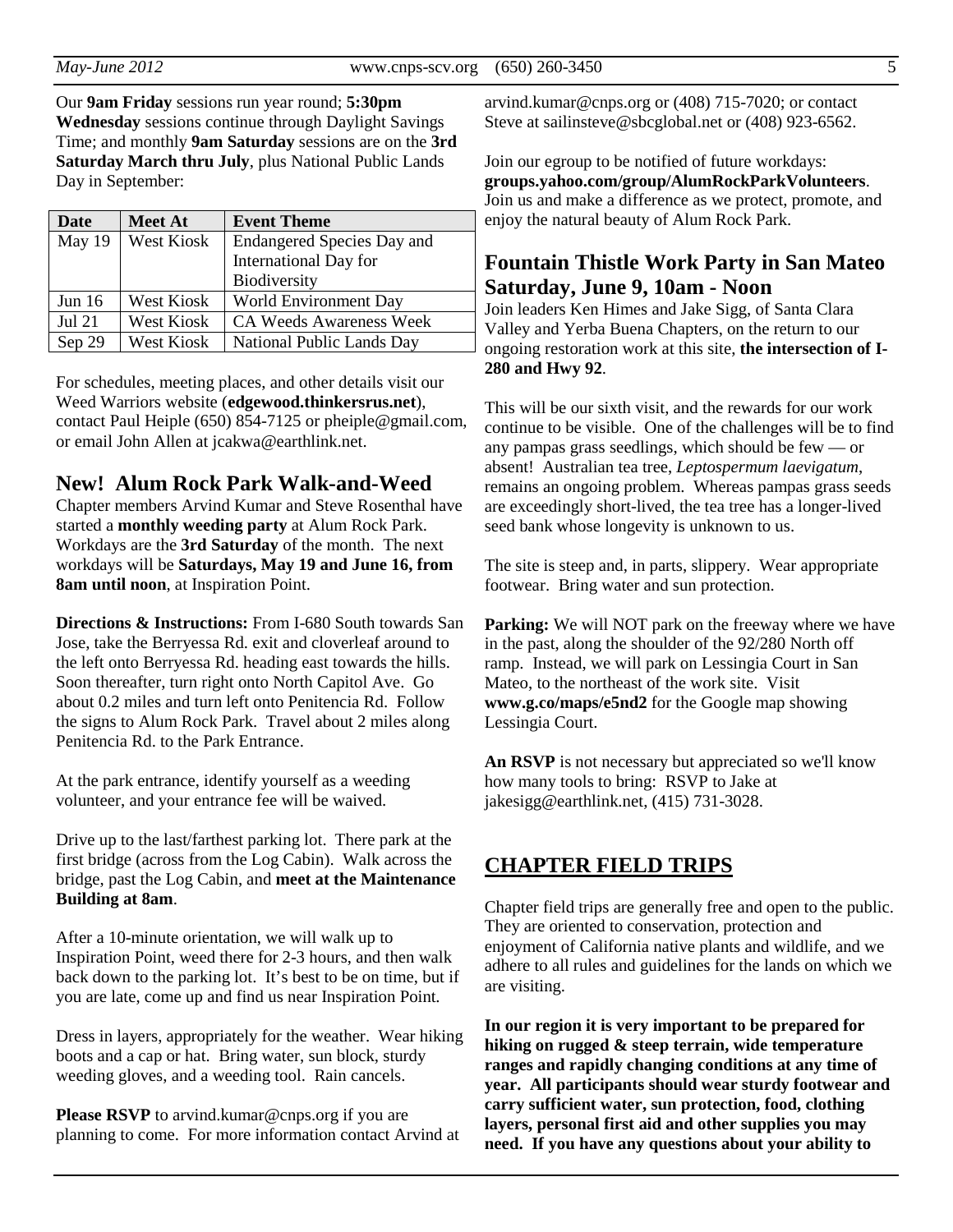**participate in a particular field trip, please contact the trip leader in advance.** 

### **Sat – Tues May 5 - 8 Carrizo Plain to Cuyama Valley (San Luis Obispo County)**

Join Ken Himes and Kenny Hickman in an exploration of the transition zones from California's Central Coast Range to the San Joaquin Desert, with botanical visits to the La Panza Range, Calientes, Sierra Madres, and Carrizo Plain. We'll sample multiple elevations, including the 5,000' Caliente Peak, and pay a visit to the 30,000 acre Chimineas Ranch, a limited-access preserve managed by the Dept. of Fish & Game and home to 18 CNPS listed species.

Flora will be season-dependent, but we hope to see a broad variety of annuals and perennials, including several Calochortus, such as the CNPS List 1B.3 *Calochortus simulans*, the tricky near-twin to *C. venustus*, that even the sharp-eyed botanist David Douglas didn't spot.

We'll probably camp in two-three different places. The trip is limited to 20 people. To **reserve a spot**, or for more information, contact Kenny Hickman at ken@meer.net or Ken Himes at (650) 591-8560.

#### **Sun May 6 Coyote Lake (Gilroy) 10am - 3pm**

Join Stephen Rosenthal on this spring hike to Coyote Lake County Park. Located east of Gilroy and south of Coyote Ridge, like Coyote Ridge the park features a beautiful serpentine area that is rich in wildflowers. On a recent trip there were lots of buttercups, cream cups, allium, red maids, tidy tips, butter & eggs and more.

The walk will be about 3 miles long with about 600 feet of elevation gain. Bring plenty of water as temperatures could be warm, and snacks/lunch.

The trip is limited to 20 participants. To **reserve your spot**  and receive directions by email, contact Stephen at sailinsteve@sbcglobal.net or (408) 923-6562.

### **Sun May 13 The Wildflowers of Cascade Field (North of Año Nuevo–Hwy 1) 10am-3pm**

This area is a richly diverse flower field that has been managed by State Parks with controlled burns for the last several years. Some of the plants we will see include - *Clarkia davyi* (Davy's fairyfan), *Hosackia gracilis* (harlequin lotus), *Trifolium grayi* (Gray's clover), and *Triphysaria versicolor* ssp. *versicolor* (yellowbeak owl'sclover).

**Directions:** Meet at the yellow gate on the ocean side of Hwy. 1, two miles north of the Año Nuevo main entrance, (about 25 miles south of the Hwy. 1/Hwy. 92 intersection).

This is an easy, level, walk with no elevation change. Bring lunch, water and wear layers. For more information, contact Toni Corelli at (650) 464-1289 or corelli@coastside.net.

#### **Sat May 19 Big Basin Redwoods State Park 10am – 4pm**

Join Ken Himes on an exploratory hike from China Grade downhill to Park Headquarters. We hope to see Flannel bush, *Fremontodendron californicum* in flower along the China Grade portion of the Skyline-to-Sea-Trail. We will also see stands of knobcone pine and other chaparral plants before descending into old-growth redwood forest.

We will meet at the Park Headquarters parking lot at **10am** and will shuttle up to China Grade in as few vehicles as possible. Note: the Park is undergoing some construction around the headquarters area, so please provide for extra time for any delays/detours. The hike will be approximately 4 miles long, mostly downhill. We will take our time and explore.

Bring lunch, water, and sturdy hiking shoes. The State Park day use fee is \$10 per vehicle. For more information call Ken at (650) 591-8560.

### **Sun May 20 Palassou Ridge OSP (Gilroy) 9am – 3pm (Postponed from April 8)**

Join Judy Fenerty for an exploratory hike to Palassou Ridge Open Space Preserve in Santa Clara County. This preserve, which is owned and managed by the Santa Clara County Open Space Authority, covers several thousand acres in the Diablo Foothills east of Gilroy, on the ridge between Henry Coe State Park and Harvey Bear/Coyote Lake County Park. The preserve contains a variety of habitats, including oak woodlands, riparian corridors, chaparral, and wildflower meadows.

The hike may be moderately strenuous, and the trails are not well developed.

Space will be limited, as the preserve is not open to the public. This hike is **for CNPS members only** — new or renewing memberships will be accepted at the meeting place. For more information or **to sign up**, contact Judy at judy@fenerty.com, or (408) 655-3493.